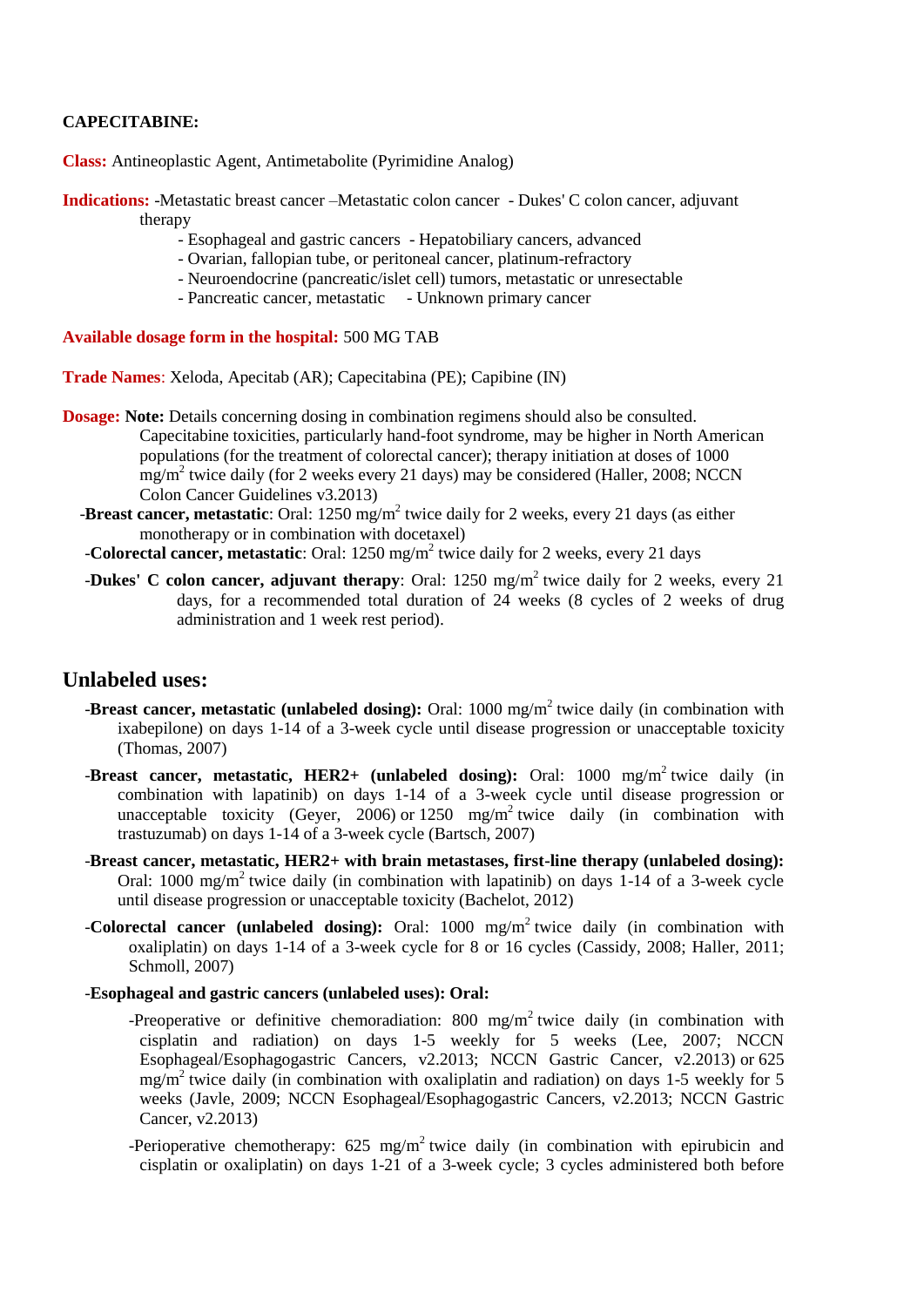and after surgery (NCCN Esophageal/Esophagogastric Cancers, v2.2013; NCCN Gastric Cancer, v2.2013)

- -Postoperative chemoradiation:  $625-825$  mg/m<sup>2</sup> twice daily on days 1-5 or days 1-7 weekly for 5 weeks (in combination with radiation) (Lee, 2006; NCCN Esophageal/Esophagogastric Cancers, v2.2013; NCCN Gastric Cancer, v2.2013)
- -Locally-advanced or metastatic (chemoradiation not indicated): 1000-1250 mg/m<sup>2</sup> twice daily (monotherapy or in combination with cisplatin with or without trastuzumab) on days 1-14 of a 3-week cycle (Bang, 2010; Hong, 2004; Kang, 2009) or  $625 \text{ mg/m}^2$  twice daily (in combination with epirubicin and cisplatin or oxaliplatin) on days 1-21 of a 3-week cycle for up to 8 cycles (Cunningham, 2008; Sumpter, 2005)
- **-Hepatobiliary cancers, advanced (unlabeled use):** Oral: 650 mg/m<sup>2</sup> twice daily (in combination with gemcitabine) on days 1-14 of a 3-week cycle (Knox, 2005) or 1000 mg/m<sup>2</sup> twice daily (in combination with oxaliplatin) on days 1-14 of a 3-week cycle (Nehls, 2008) or 1250 mg/m<sup>2</sup> twice daily (in combination with cisplatin) on days 1-14 of a 3-week cycle (Kim, 2003); all regimens continued until disease progression or unacceptable toxicity
- -**Neuroendocrine (pancreatic/islet cell) tumors, metastatic or unresectable**: Oral: 750 mg/m<sup>2</sup> twice daily (in combination with temozolomide) on days 1-14 of a 4-week cycle (Strosberg, 2011)
- **-Ovarian, fallopian tube, or peritoneal cancer, platinum-refractory**: Oral: 1000 mg/m<sup>2</sup> twice daily on days 1-14 of a 3-week cycle until disease progression or unacceptable toxicity (Wolf, 2006)
- **-Pancreatic cancer, metastatic (unlabeled use):** Oral: 1000 mg/m<sup>2</sup> twice daily on days 1-14 of a 3-week cycle (NCCN Pancreatic Cancer v1.2013) or  $1250 \text{ mg/m}^2$  twice daily on days 1-14 of a 3-week cycle (Cartwright, 2002) or 830 mg/m<sup>2</sup> twice daily (in combination with gemcitabine) on days 1-21 of a 4-week cycle until disease progression or unacceptable toxicity (Cunningham, 2009)
- **-Unknown primary cancer (unlabeled use):** Oral: 850-1000 mg/m<sup>2</sup> twice daily (in combination with oxaliplatin) on days 1-14 of a 3-week cycle for up to 6 cycles or until disease progression (Hainsworth, 2010; NCCN Occult Primary v1.2013) or 800 mg/m<sup>2</sup> twice daily (in combination with carboplatin and gemcitabine) on days 1-14 of a 3-week cycle for up to 8 cycles or until disease progression or unacceptable toxicity (Schneider, 2007).

## **Geriatric**

The elderly may be more sensitive to the toxic effects of fluorouracil. Insufficient data are available to provide dosage modifications.

## **Renal impairment**:

Renal impairment at treatment initiation:

- $Cl_{cr} \geq 51$  mL/minute: Initial: No dosage adjustment necessary.
- $Cl_{cr}$  30-50 mL/minute: Initial: Administer 75% of usual dose (Superfin, 2007).
- $Cl_{cr}$  <30 mL/minute: Use is contraindicated (Superfin, 2007)

*Renal toxicity during treatment:* Refer to dosage adjustment for toxicity.

## **Hepatic impairment:**

*Hepatic impairment at treatment initiation:*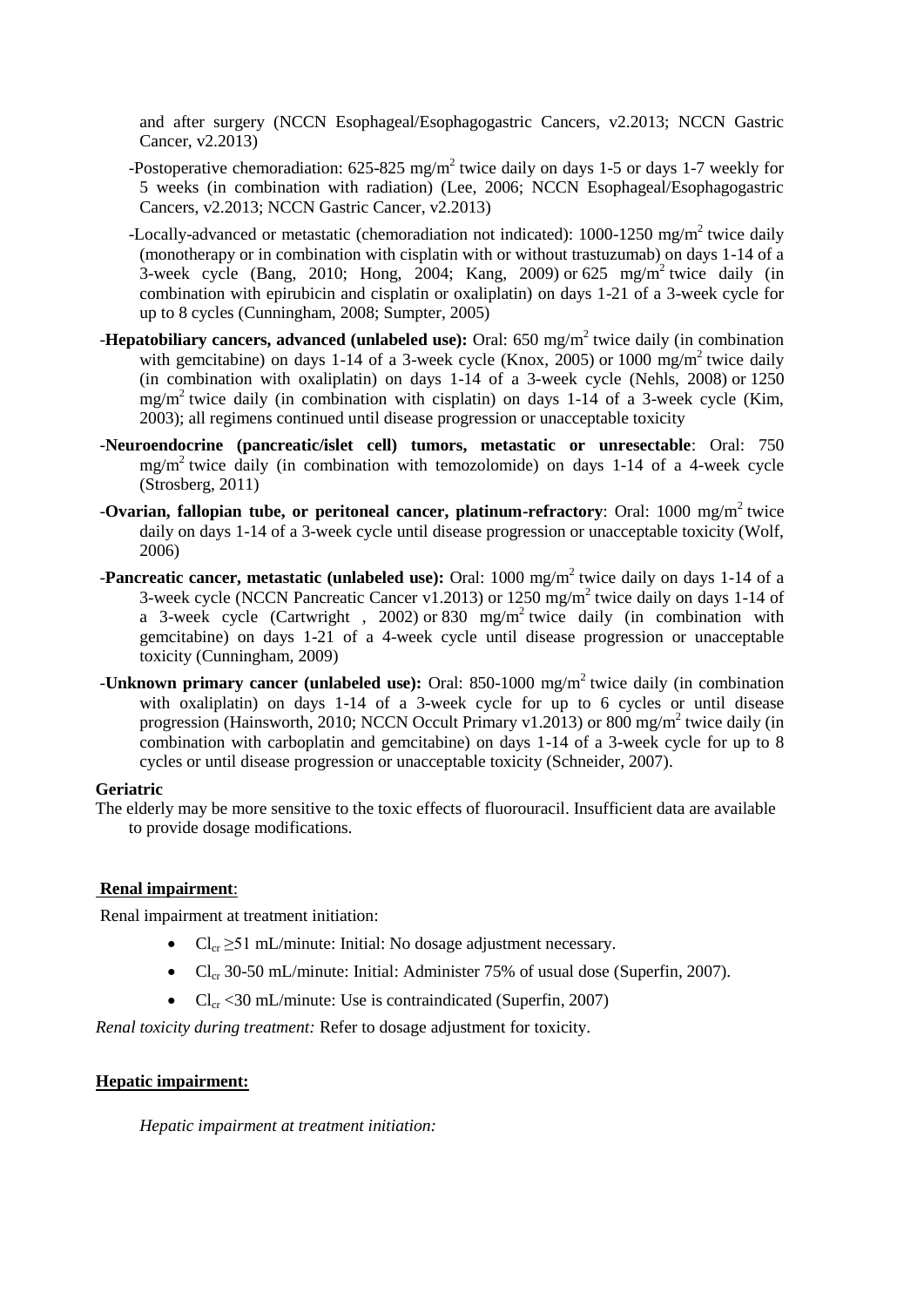- -Mild-to-moderate impairment: No starting dose adjustment is necessary (Ecklund, 2005; Superfin, 2007); however, carefully monitor patients.
- -Severe hepatic impairment: No dosage adjustment provided in manufacturer's labeling (has not been studied).
- *Hepatotoxicity during treatment:* Hyperbilirubinemia, grade 3 or 4: Interrupt treatment until bilirubin ≤3 times ULN.

#### **Dosing: Obesity**

*ASCO Guidelines for appropriate chemotherapy dosing in obese adults with cancer:* Utilize patient's actual body weight (full weight) for calculation of body surface area- or weight-based dosing, particularly when the intent of therapy is curative; manage regimen-related toxicities in the same manner as for nonobese patients; if a dose reduction is utilized due to toxicity, consider resumption of full weight-based dosing with subsequent cycles, especially if cause of toxicity (eg, hepatic or renal impairment) is resolved (Griggs, 2012).

## **Dosing: Adjustment for Toxicity**

See table (**Note:** Capecitabine dosing recommendations apply to both monotherapy and when used in combination therapy with docetaxel).

Monitor carefully for toxicity and adjust dose as necessary. Doses reduced for toxicity should not be increased at a later time. For combination therapy, also refer to docetaxel product labeling for docetaxel dose modifications. If treatment delay is required for either capecitabine or docetaxel, withhold both agents until appropriate to resume combination treatment.

| Recommended Capecitabine Dose Modifications |                                                      |                                                               |  |
|---------------------------------------------|------------------------------------------------------|---------------------------------------------------------------|--|
| <b>Toxicity Grades</b>                      | <b>During a Course of Therapy</b>                    | <b>Dose Adjustment for Next</b><br>Cycle (% of starting dose) |  |
| Grade 1                                     | Maintain dose level                                  | Maintain dose level                                           |  |
| Grade 2                                     |                                                      |                                                               |  |
| 1st appearance                              | Interrupt until resolved to grade 0-1                | 100%                                                          |  |
|                                             | 2nd appearance Interrupt until resolved to grade 0-1 | 75%                                                           |  |
| 3rd appearance                              | Interrupt until resolved to grade 0-1                | 50%                                                           |  |
| 4th appearance                              | Discontinue treatment permanently                    |                                                               |  |
| Grade 3                                     |                                                      |                                                               |  |
| 1st appearance                              | Interrupt until resolved to grade 0-1                | 75%                                                           |  |
|                                             | 2nd appearance Interrupt until resolved to grade 0-1 | 50%                                                           |  |
| 3rd appearance                              | Discontinue treatment permanently                    |                                                               |  |
| Grade 4                                     |                                                      |                                                               |  |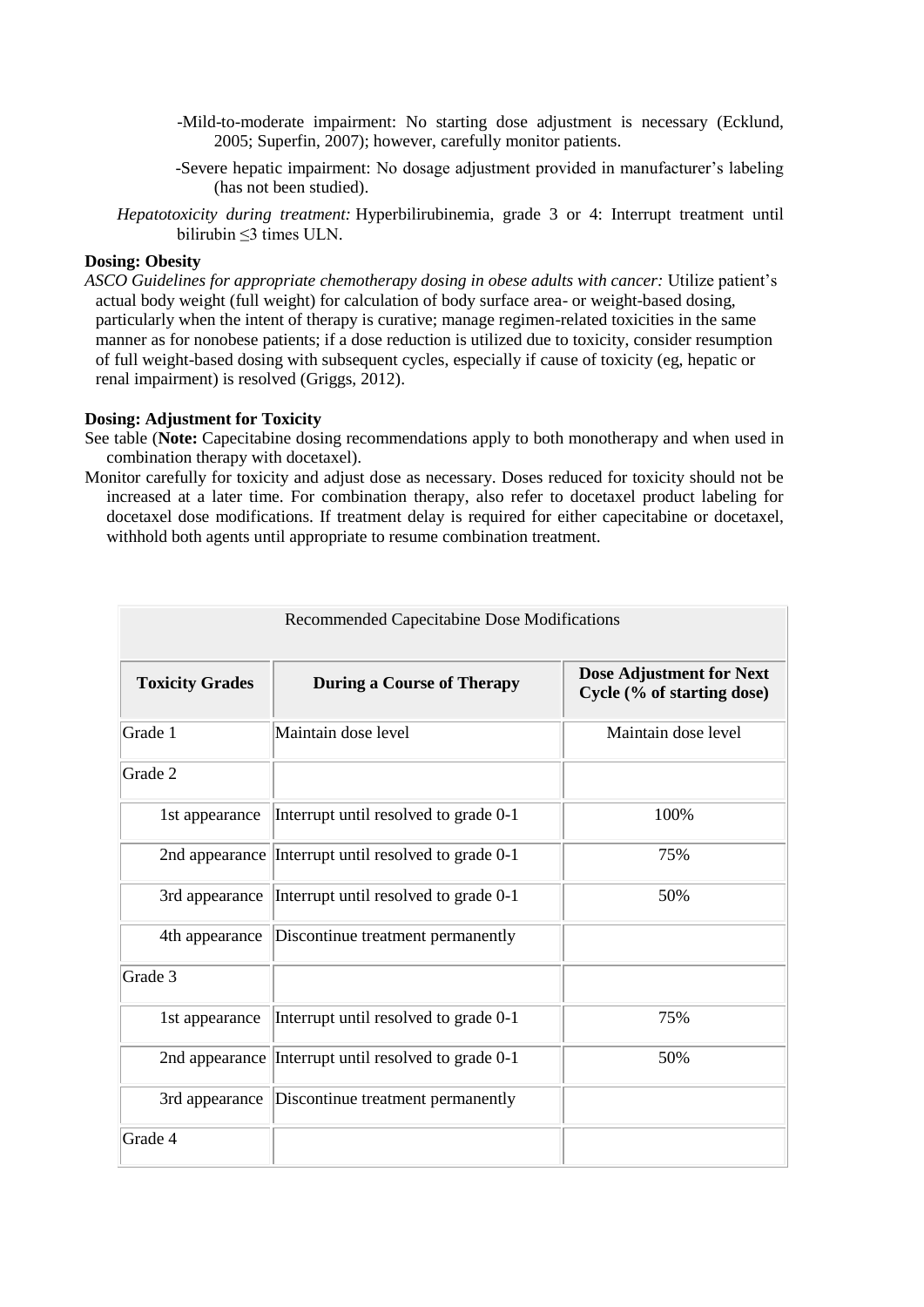| Recommended Capecitabine Dose Modifications |                                                                                                                                   |                                                        |  |
|---------------------------------------------|-----------------------------------------------------------------------------------------------------------------------------------|--------------------------------------------------------|--|
| <b>Toxicity Grades</b>                      | <b>During a Course of Therapy</b>                                                                                                 | Dose Adjustment for Next<br>Cycle (% of starting dose) |  |
| 1st appearance                              | Discontinue permanently                                                                                                           |                                                        |  |
|                                             | or                                                                                                                                |                                                        |  |
|                                             | If in the patient's best interest to<br>continue, interrupt until resolved to<br>$\left\vert \text{grade}\ 0\text{-}1\right\vert$ | 50%                                                    |  |

## **Dosage adjustments for hematologic toxicity in combination therapy with ixabepilone:**

-Neutrophils <500/mm<sup>3</sup> for  $\geq$ 7 days or neutropenic fever: Hold for concurrent diarrhea or stomatitis until neutrophils recover to  $>1000/\text{mm}^3$ , then continue at same dose -Platelets  $\langle 25,000/\text{mm}^3$  (or  $\langle 50,000/\text{mm}^3$  with bleeding): Hold for concurrent diarrhea or stomatitis until platelets recover to  $> 50,000/\text{mm}^3$ , then continue at same dose

## **Common side effect:**

>10%:

Cardiovascular: Edema (9% to 15%)

Central nervous system: Fatigue (16% to 42%), fever (7% to 18%), pain (12%)

- Dermatologic: Palmar-plantar erythrodysesthesia (hand-and-foot syndrome) (54% to 60%; grade 3: 11% to 17%; may be dose limiting), dermatitis (27% to 37%)
- Gastrointestinal: Diarrhea (47% to 57%; may be dose limiting; grade 3: 12% to 13%; grade 4: 2% to 3%), nausea (34% to 53%), vomiting (15% to 37%), abdominal pain (7% to 35%), stomatitis (22% to 25%), appetite decreased (26%), anorexia (9% to 23%), constipation (9% to 15%)
- Hematologic: Lymphopenia (94%; grade 4: 14%), anemia (72% to 80%; grade 4: <1% to 1%), neutropenia (2% to 26%; grade 4: 2%), thrombocytopenia (24%; grade 4: 1%)